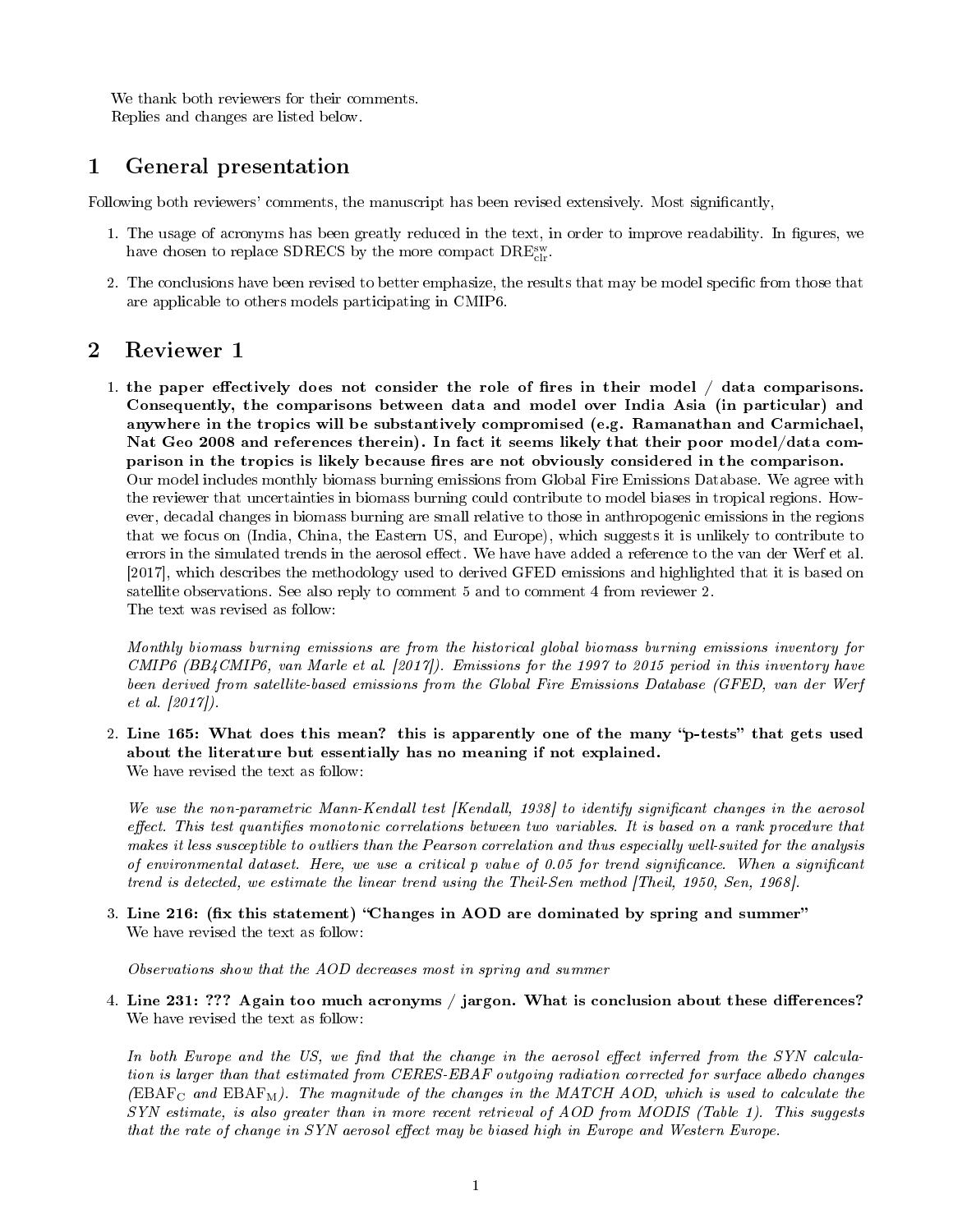5. Line  $353.$ ... no biomass burning as part of anthropogenic emissions? The bulk of fires is due to human activities so this is an odd statement. Perhaps you mean the subset that is not human driven? That said, you would see substantial differences between observed and actual outgoing radiation if you leave this term out (which you apparently do over the tropics). We have performed an additional simulation to estimate the forcing from biomass burning. The text was

We estimate the forcing from biomass burning and non-biomass burning sources separately, as the contribution of anthropogenic activities to changes in biomass burning emissions remains uncertain [Heald et al., 2014]. The average 2001-2015 simulated direct radiative forcing from fires is -0.011 W  $\mathrm{m}^{-2}$ , which falls within the range of previous model assessments  $(0.0 \pm 0.05 \text{W m}^{-2}, \text{[Myhre et al., 2013]}).$ 

## 2.1 Reviewer 2

revised as follow:

1. Readability: A good illustration is the term SDRECS. While it is well defined in the paper, it is technical and not standard in similar literature. Why not simply write "change in outgoing radiation"? Most of the paper deals with shortwave under clear sky conditions, so this is implicit even from the title. The same goes for Rsutcsaf , Rsutcs and similar. The manuscript has been modified significantly to improve readability. Following both reviewers' recom-

mendations most acronyms from the main text have been removed. There is no widely accepted acronym to designate the clear-sky shortwave direct aerosol effect. In figures, we have replaced SDRECS by  $\text{DRE}^{\text{sw}}_{\text{clr}}$ , which we think is easier to understand. We have kept rsutcsaf and rsutcs notations as they are based on CMIP6 naming convention (http://clipc-services.ceda.ac.uk/dreq/index/CMORvar.html). This is now clearly stated.

- 2. One challenge, especially in the latter part of the paper (the regional trends and RF discussions), is to follow where the conclusions depend on the specific aerosol parametrizations of the GFDL model, and where they can be assumed to be more general. I would encourage the authors to add some further discussion of how model dependent the conclusions are. E.g. in the Conclusions, how general are the remarks about possible issues with the CEDS inventory? This is an important discussion for a dataset that will form the basis for much of CMIP6. A specific example: The authors conclude that "we find significant uncertainties in the  $\bold{CMIP6}$ emissions, including in the seasonality of NH3". In the paper, as far as I can understand, this is documented through the following: "We conducted a sensitivity simulation using the seasonality of NH3 column from AIRS (Warner et al., 2017) 265 to modulate NH3 emissions. We find that outeralisms, how general are the remarks about possible issues with the OLDS inventory.<br>This is an important discussion for a dataset that will form the basis for much of CMIP6. A<br>specific example: The authors conclude tha 2 dec  $-1$ ), improving the agreement with observations." I would expect some more discussion probably of NH3". In the paper, as far as I can understand, this is documented through the following: "We conducted a sensitivit and documentation on this point, to make such a broad conclusion.
	- (a) We have added a figure in the supplementary materials comparing the seasonality of ammonia emissions modulated using CMIP6 seasonality and AIRS seasonality (see Fig. 1 below).
	- (b) We have revised the conclusion to emphasize that some of the biases may be model specific while others are associated with CMIP6 emissions and will thus affect all models. The text was revised as follow:

Some of these biases may be model-specific, including the treatment of the mixing between sulfate and black carbon or the representation of the photochemistry of sulfate and nitrate. Others are attributed to the CMIP6 emissions and will likely affect other models. In particular, we find that the model bias in winter over India can be largely accounted for by uncertainties in the seasonality of ammonia and black carbon emissions. Similarly, comparisons between the CMIP6 and MEIC emission inventories over  $China\; suqaest\; that\; the\; model\; bias\; in\; this\; region\; can\; be\;larable\; attribute\; do\; an\; underestimate\; of\; the\; model\; bias\; in\; this\; region\; can\; be\;larable\; distribution\; of\; the\; model\; bias\; in\; this\; region\; can\; be\; larducible\; of\; the\; model\; to\; a\; non-parallel\; of\; the\; model\; is\; a\; non-parallel\; of\; that\; is\; a\; non-parallel\; of\; that\; is\; a\; non-parallel\; of\; that\; is\; a\; non-parallel\; of\; that\; is\; a\$ reduction of  $SO_2$  emissions after 2007.

3. For the DRF discussion, it would be good to put the results in a broader context. Aero-Com is mentioned; where is AM3 relative to the model mean in terms of forcing strengths? E.g. a comparison to the similar (but much less detailed) results in Myhre et al 2017, ACP ( https://www.atmos-chem-phys.net/17/2709/2017/) would be useful.

We have added a comparison with the results from Myhre et al. [2017] in the RF section: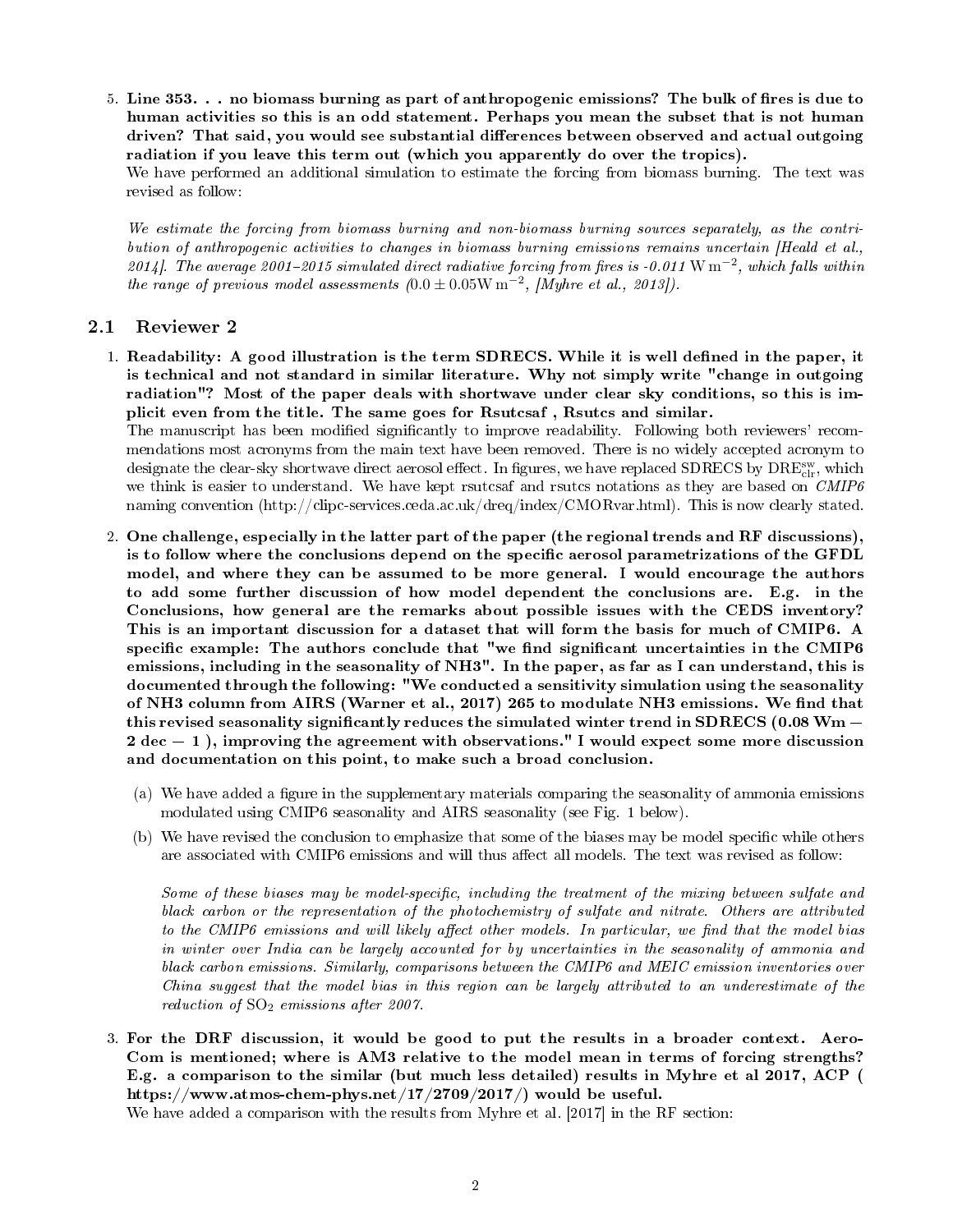

Figure 1: CMIP6 ammonia emissions for India with seasonality from CMIP6 (black) and AIRS (red)

From 2001 to 2015, the direct aerosol forcing is simulated to be  $+0.03 \text{ W m}^{-2}$ , including  $+0.12$ , -0.03, and  $-0.03 \text{ W m}^{-2}$  from black carbon, sulfate, and nitrate, respectively. Myhre et al. [2017] recently reported a similar change in the overall direct radiative forcing (+0.01 W m<sup>-2</sup>) but different contributions from sulfate  $(+0.03\,\text{W}\,\text{m}^{-2})$  and black carbon  $(+0.03\,\text{W}\,\text{m}^{-2})$ . Many factors could contribute to these differences including the radiative properties of aerosols (e.g., the mixing of sulfate with black carbon [Bond et al., 2013]) and the emission inventories. Further studies are needed to examine whether changes in the sensitivity of radiative forcing to anthropogenic emissions are robust across models. Such assessment would be especially important in the northern midlatitudes, where the direct radiative forcing from aerosols and greenhouse gases from 2001 to 2015 are simulated to be of similar magnitude  $(+0.25 \text{ W m}^{-2})$ .

4. A more technical example: In Figure 1, introduced on line 177, the authors show both CEDS and MEIC emissions. However, "MEIC" isn't defined or discussed until line 300, making it difficult to understand even the first figure without already having read the entire manuscript. Please review for clarity, with a community reader in mind

We have added the following text in the method section

Anthropogenic emissions in India and China are expecte d to be more uncertain than in the US and Europe [Saikawa et al., 2017a,b]. Fig. 1 shows that the regional Modular Emission Inventory for China (MEIC) [Zhang et al., 2009], shows a decline of  $SO_2$  emissions starting in 2006 and accelerating in 2012, a decrease of NO after 2012, and near-stable BC emissions after 2007. In 2014, MEIC NO,  $SO_2$ , and BC emissions are  $24\%$ ,  $48\%$ , and  $32\%$  lower than CMIP6 emissions, respectively. NH<sub>3</sub> emissions are similar in magnitude but exhibit different seasonality: CMIP6  $NH_3$  emissions peak in spring, while MEIC exhibits a broad peak in summer, consistent with top-down constraints [Paulot et al., 2014, Zhang et al., 2017].

## References

- T. C. Bond, S. J. Doherty, D. W. Fahey, P. M. Forster, T. Berntsen, B. J. DeAngelo, M. G. Flanner, S. Ghan, B. Kärcher, D. Koch, S. Kinne, Y. Kondo, P. K. Quinn, M. C. Sarofim, M. G. Schultz, M. Schulz, C. Venkataraman, H. Zhang, S. Zhang, N. Bellouin, S. K. Guttikunda, P. K. Hopke, M. Z. Jacobson, J. W. Kaiser, Z. Klimont, U. Lohmann, J. P. Schwarz, D. Shindell, T. Storelvmo, S. G. Warren, and C. S. Zender. Bounding the role of black carbon in the climate system: A scientific assessment. Journal of Geophysical Research: Atmospheres, 118(11): 53805552, 2013. ISSN 2169-8996. doi: 10.1002/jgrd.50171. URL http://dx.doi.org/10.1002/jgrd.50171.
- C. L. Heald, D. A. Ridley, J. H. Kroll, S. R. H. Barrett, K. E. Cady-Pereira, M. J. Alvarado, and C. D. Holmes. Contrasting the direct radiative effect and direct radiative forcing of aerosols. Atmos.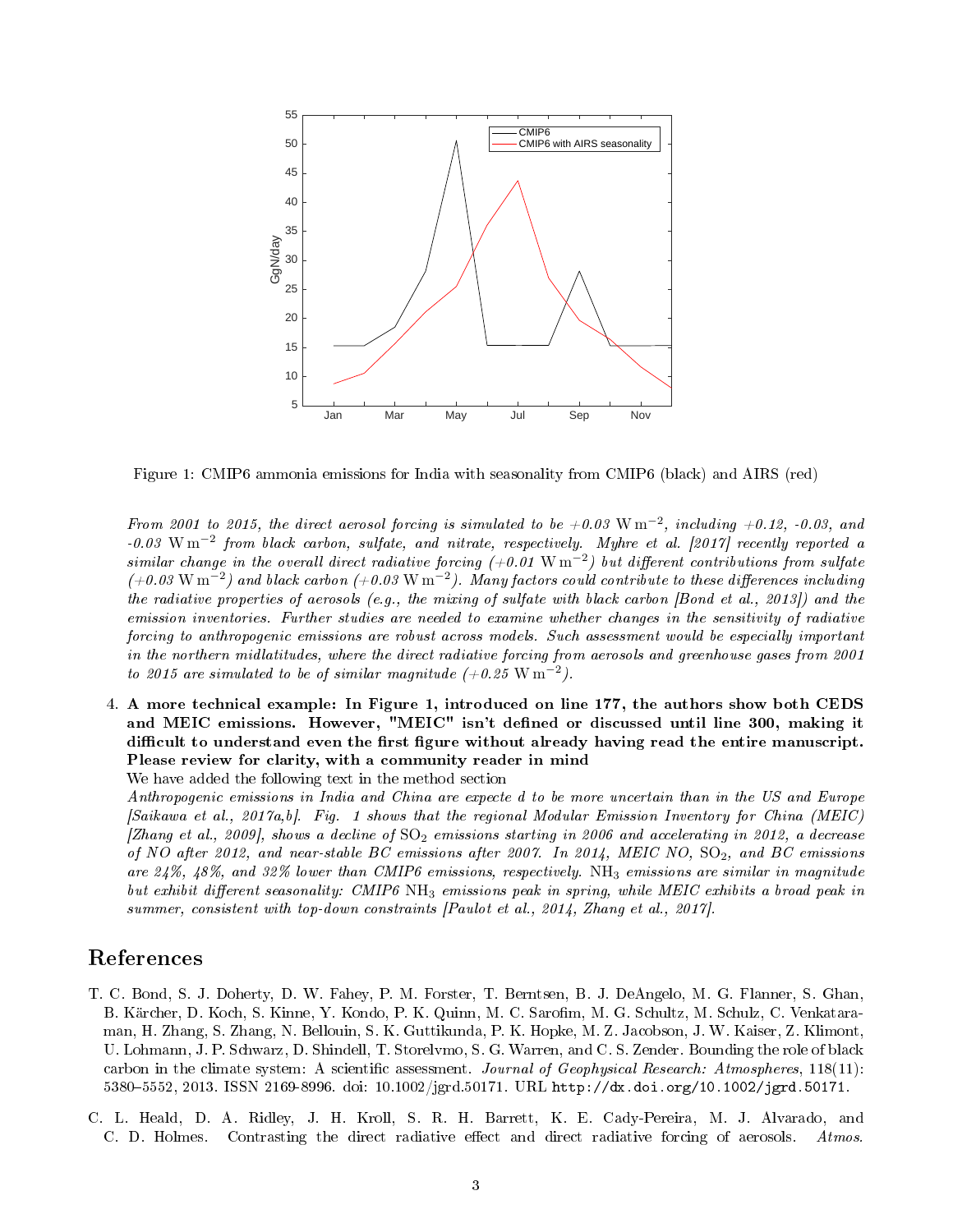$Chem.$  Phys., 14(11):5513-5527, June 2014. ISSN 1680-7324. doi: 10.5194/acp-14-5513-2014. URL http://www.atmos-chem-phys.net/14/5513/2014/.

- M. G. Kendall. A new measure of rank correlation.  $Biometrika$ ,  $30(1-2)$ :81-93, 1938. doi: 10.1093/biomet/30.1-2.81. URL + http://dx.doi.org/10.1093/biomet/30.1-2.81.
- G. Myhre, B. H. Samset, M. Schulz, Y. Balkanski, S. Bauer, T. K. Berntsen, H. Bian, N. Bellouin, M. Chin, T. Diehl, R. C. Easter, J. Feichter, S. J. Ghan, D. Hauglustaine, T. Iversen, S. Kinne, A. Kirkevåg, J.-F. Lamarque, G. Lin, X. Liu, M. T. Lund, G. Luo, X. Ma, T. van Noije, J. E. Penner, P. J. Rasch, A. Ruiz, Ø. Seland, R. B. Skeie, P. Stier, T. Takemura, K. Tsigaridis, P. Wang, Z. Wang, L. Xu, H. Yu, F. Yu, J.-H. Yoon, K. Zhang, H. Zhang, and C. Zhou. Radiative forcing of the direct aerosol effect from AeroCom phase II simulations. Atmos. Chem. Phys., 13(4):1853-1877, February 2013. ISSN 1680-7324.
- G. Myhre, W. Aas, R. Cherian, W. Collins, G. Faluvegi, M. Flanner, P. Forster, Ø. Hodnebrog, Z. Klimont, M. T. Lund, J. Mülmenstädt, C. Lund Myhre, D. Olivié, M. Prather, J. Quaas, B. H. Samset, J. L. Schnell, M. Schulz, D. Shindell, R. B. Skeie, T. Takemura, and S. Tsyro. Multi-model simulations of aerosol and ozone radiative forcing due to anthropogenic emission changes during the period 1990–2015. Atmospheric Chemistry and Physics,  $17(4)$ : 27092720, 2017. doi: 10.5194/acp-17-2709-2017. URL https://www.atmos-chem-phys.net/17/2709/2017/.
- F. Paulot, D. J. Jacob, R. W. Pinder, J. O. Bash, K. Travis, and D. K. Henze. Ammonia emissions in the United States, European Union, and China derived by high-resolution inversion of ammonium wet deposition data: Interpretation with a new agricultural emissions inventory (MASAGE NH3). J. Geophys. Res. Atmos., 119(7): 43434364, April 2014. ISSN 2169-8996.
- Eri Saikawa, Hankyul Kim, Min Zhong, Alexander Avramov, Yu Zhao, Greet Janssens-Maenhout, Jun ichi Kurokawa, Zbigniew Klimont, Fabian Wagner, Vaishali Naik, Larry W. Horowitz, and Qiang Zhang. Comparison of emissions inventories of anthropogenic air pollutants and greenhouse gases in china. Atmospheric Chemistry and Physics,  $17(10):6393-6421$ , may  $2017a$ . doi:  $10.5194/a$ cp-17-6393-2017. URL https://doi.org/10.5194/acp-17-6393-2017.
- Eri Saikawa, Marcus Trail, Min Zhong, Qianru Wu, Cindy L Young, Greet Janssens-Maenhout, Zbigniew Klimont, Fabian Wagner, Jun ichi Kurokawa, Ajay Singh Nagpure, and Bhola Ram Gurjar. Uncertainties in emissions estimates of greenhouse gases and air pollutants in india and their impacts on regional air quality. Environmental Research Letters, 12(6):065002, may 2017b. doi: 10.1088/1748-9326/aa6cb4. URL https://doi.org/10.1088/1748-9326/aa6cb4.
- Pranab Kumar Sen. Estimates of the Regression Coefficient Based on Kendall's Tau. J. Am. Stat. Assoc., 63(324):1379-1389, December 1968. ISSN 0162-1459. doi: 10.1080/01621459.1968.10480934. URL http://www.tandfonline.com/doi/abs/10.1080/01621459.1968.10480934.
- H. Theil. A rank-invariant method of linear and polynomial regression analysis. I. Nederl. Akad. Wetensch., Proc., 53:386-392 = Indagationes Math. 12, 85-91 (1950), 1950. URL http://www.ams.org/mathscinet-getitem?mr=0036489.
- G. R. van der Werf, J. T. Randerson, L. Giglio, T. T. van Leeuwen, Y. Chen, B. M. Rogers, M. Mu, M. J. E. van Marle, D. C. Morton, G. J. Collatz, R. J. Yokelson, and P. S. Kasibhatla. Global fire emissions estimates during 1997-2016. Earth System Science Data,  $9(2):697-720$ , 2017. doi:  $10.5194/\text{essd-9-697-2017}$ . URL https://www.earth-syst-sci-data.net/9/697/2017/.
- Margreet J. E. van Marle, Silvia Kloster, Brian I. Magi, Jennifer R. Marlon, Anne-Laure Daniau, Robert D. Field, Almut Arneth, Matthew Forrest, Stijn Hantson, Natalie M. Kehrwald, Wolfgang Knorr, Gitta Lasslop, Fang Li, Stéphane Mangeon, Chao Yue, Johannes W. Kaiser, and Guido R. van der Werf. Historic global biomass burning emissions for CMIP6 (BB4cmip) based on merging satellite observations with proxies and fire models (1750-2015). Geosci. Model Dev., 10(9):3329-3357, sep 2017. doi:  $10.5194/\text{g}$ md-10-3329-2017. URL https://doi.org/10.5194/gmd-10-3329-2017.
- L. Zhang, Y. Chen, Y. Zhao, D. K. Henze, L. Zhu, Y. Song, F. Paulot, X. Liu, Y. Pan, and B. Huang. Agricultural ammonia emissions in China: reconciling bottom-up and top-down estimates. Atmos. Chem. Phys. Discuss., 2017:136, August 2017. ISSN 1680-7375. doi: 10.5194/acp-2017-749. URL https://www.atmos-chem-phys-discuss.net/acp-2017-749/.